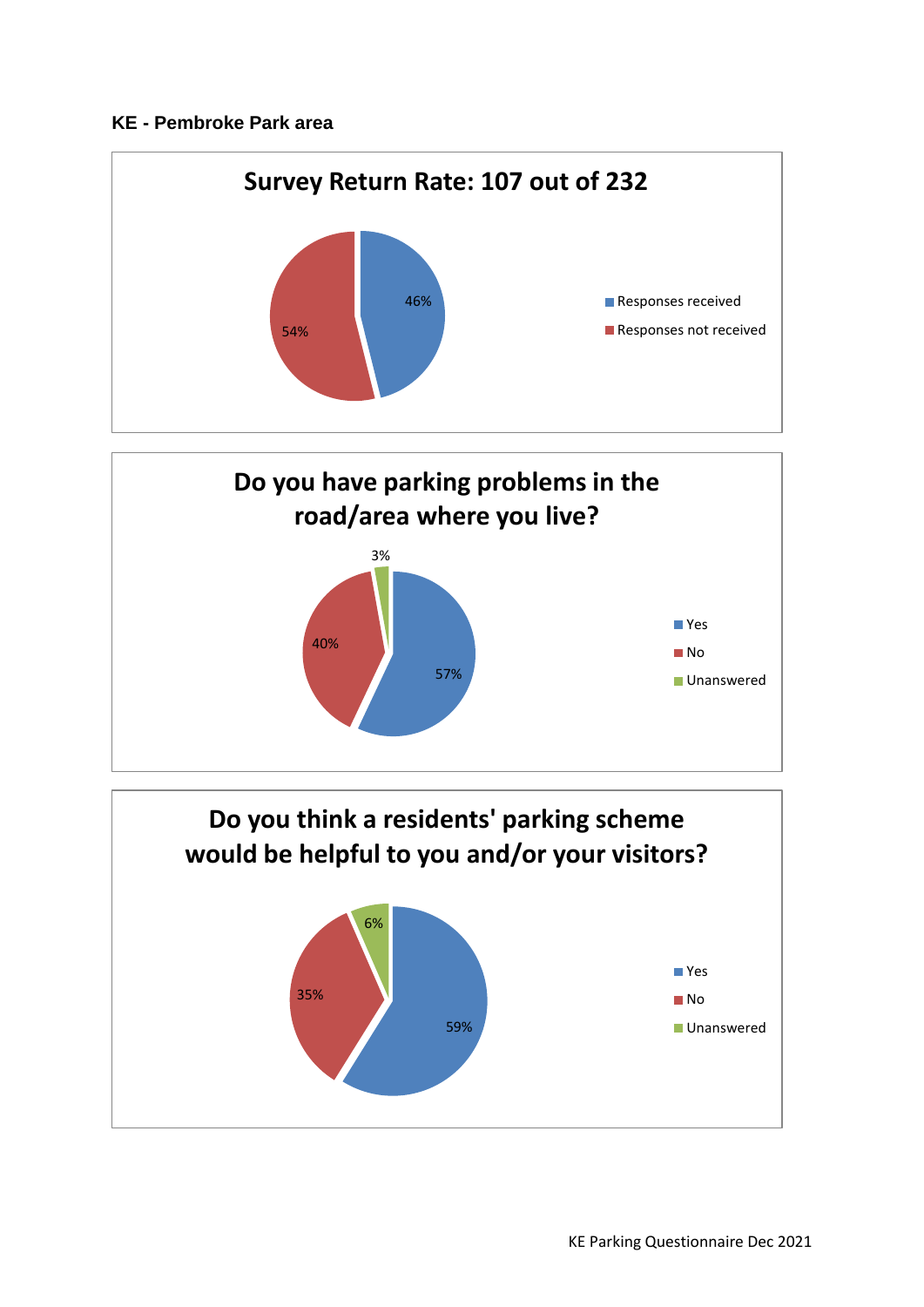



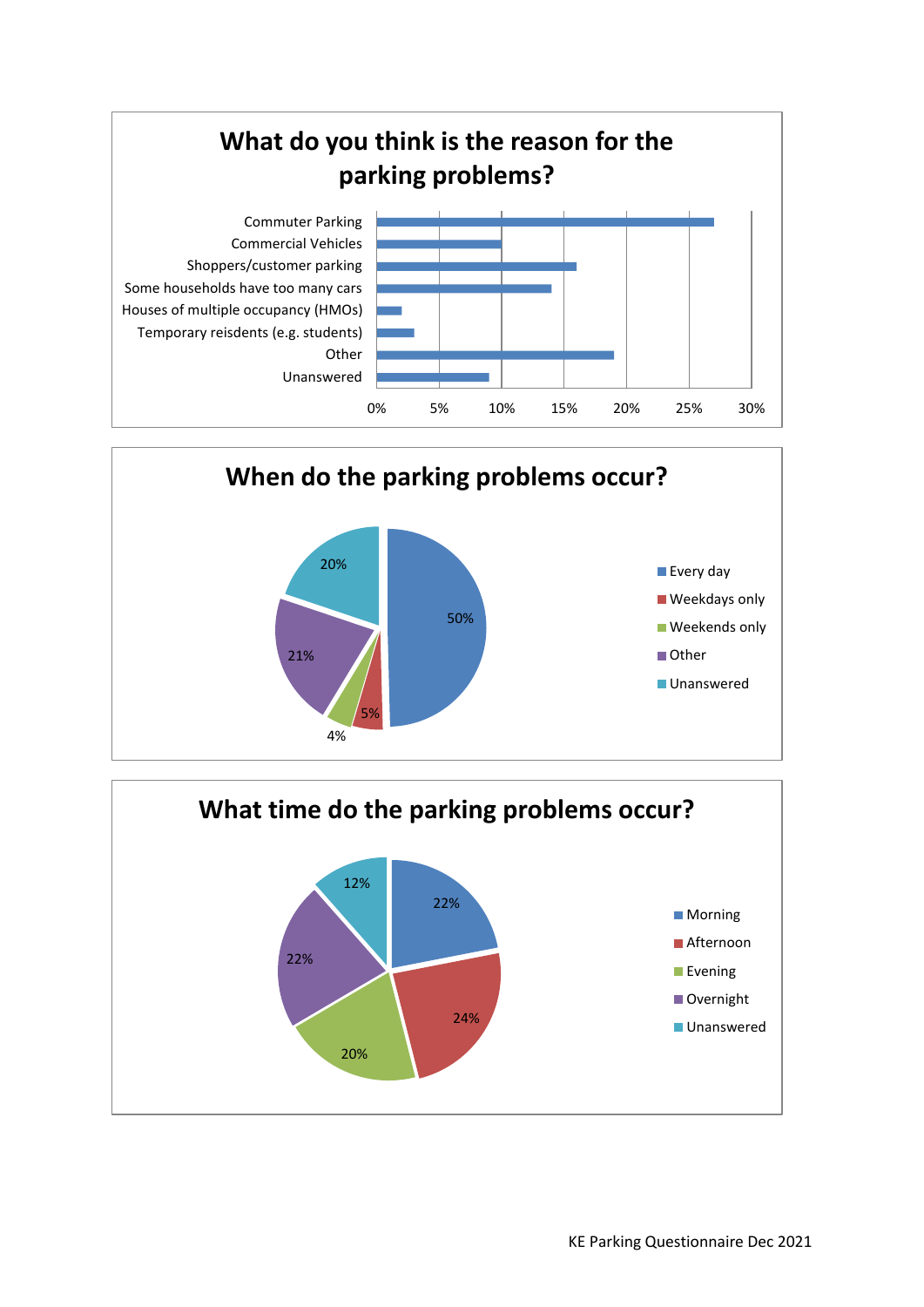## **Equalities questions**





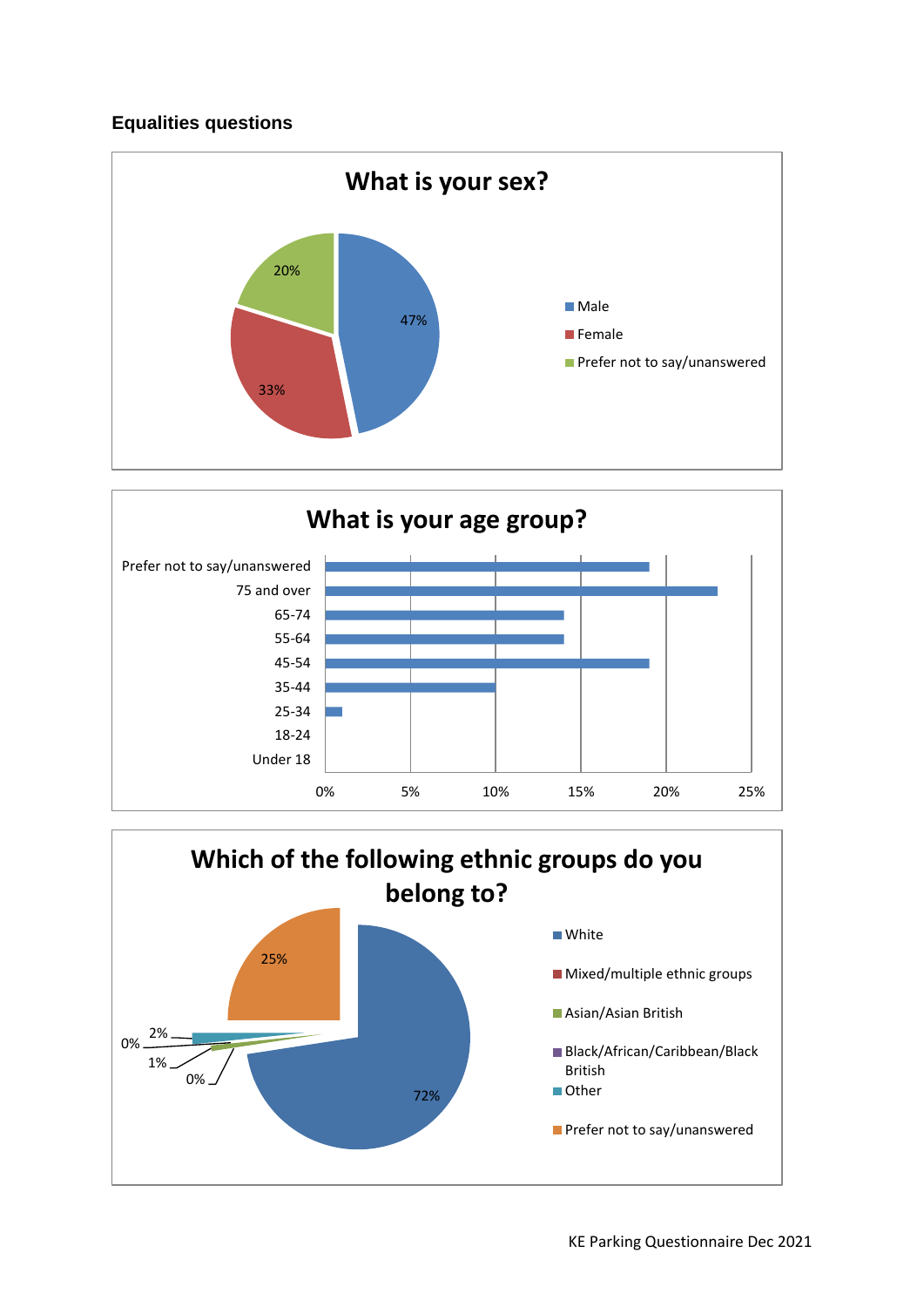



| <b>Road Name</b>       | For | <b>Against</b> | <b>Undecided</b> | No. of<br>surveys<br>received | No. of<br>properties<br>surveyed |
|------------------------|-----|----------------|------------------|-------------------------------|----------------------------------|
| <b>Blount Road</b>     | 45  | 10             | 5                | 60                            | 129                              |
| Chadderton<br>Gardens  | 5   | 4              | 0                | 9                             | 13                               |
| <b>Slingsby Close</b>  | 3   |                |                  |                               | 9                                |
| <b>Woodville Drive</b> | 10  | 22             | 2                | 34                            | 81                               |
| <b>Totals</b>          | 63  | 37             |                  | 107                           | 232                              |

## **Comment Summary**

- Other causes of parking problems raised:
	- o People going to the Isle of Wight leaving their cars.
	- o Visitors to a nearby hotel parking in the area.